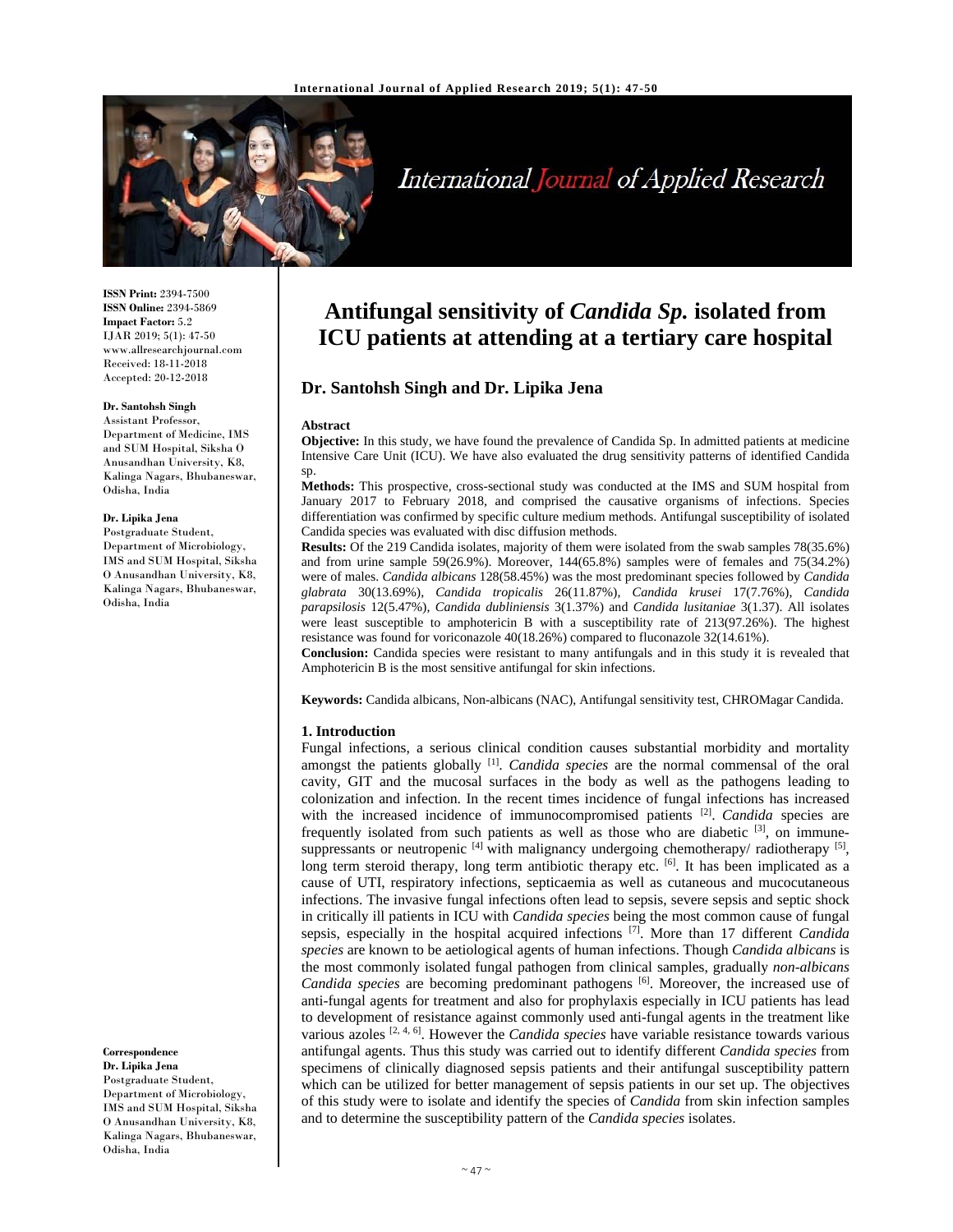#### **2. Materials and Methods**

In this prospective study all the patients admitted at ICU were participated for a period of 1 year. Thus the specimens whose Gram stained smears showed presence of any yeast cells or yeast-like cells with budding and with or without pseudohyphae were processed for fungal culture and inoculated on Sabourad's Dextrose Agar (SDA). Plates were incubated aerobically at  $37^{\circ}$ C for 24 hours. The colonies of *Candida species* were obtained after overnight incubation. The colonies were identified by colony morphology on SDA, colony colour on Candidal differential agar Media, germ tube test and chlamydospore formation as follows. The colonies were identified according to colour. In addition to the colour of the colonies on HiCrome, a germ tube test and observation of chlamydospore formation on cornmeal agar were carried out for identification of *Candida albicans*. For germ tube test, a well isolated colony from SDA was emulsified in 0.5 ml of human serum using sterile straight wire. The test tubes were incubated at 35<sup>0</sup>C and no longer than 2 hours. A drop of serum sample was placed on a clean, grease free slide and a cover slip was placed over it. This slide was then observed first under 10X and then under 40X objective lens of microscope for the presence of germ tubes. Germ tube is a filamentous extension from yeast cell without constriction at the neck (true germ tube) and is seen in *C. albicans*. Antifungal Susceptibility test was carried out for *Candida species* according to CLSI guidelines for testing anti-fungal agents for yeasts

#### **3. Results**

Of all, 219(7.28%) samples were positive for candida infections, including 78(35.62%) from the swab samples, and rest from the urine samples. All these positive samples produced cream to white, smooth and glossy colonies characteristic of Candida species on the SDA. These Candida-positive colonies were gram stained and only those which were round to oval with purple-coloured budding yeast cells were further processed for germ tube (GT) test. A total of 131(59.82%) strains produced germ tubes, hence were categorised as either *C. albicans* or *C. dubliniensis*, while  $88(40.18%)$  strains which were GT negative and were designated as *Candida* species. Species level identification was performed by using CHROM agar Candida and corn meal agar. On the basis of growth on both the media, out of all the positive isolates *C. albicans* 128(58.45%) was the most predominant species followed by *C. glabrata* 30(13.69%), *C. tropicalis* 26(11.87%), *C. krusei* 17(7.76%), *C. parapsilosis* 12(5.47%), *C. dubliniensis* 3(1.37%) and C. lusitaniae 3(1.37). Among NACs, C. glabrata was the most

abundant species. The Candida species were also identified through various biochemical tests and the results confirmed microscopic and morphological observations. Moreover, 139(63.5%) of the infections were acquired in hospitals compared to 80(36.5%) community-acquired infections. *C. albicans* was the most abundant species in ICU, followed by *C. glabrata*, *C. tropicalis*, *C. krusei* and *C. parapsilosis*. *C. krusei* was more prevalent, while other species were abundant in ICU. Highest prevalence of Candida species was in Swab samples (Table-1). It was observed that the number of *C. albicans* and all the NAC species was high in females as compared to males. Among the NACs, *C. tropicalis*, *C. glabrata* and *C. krusei* were the predominant species in females. In case of males, *C. tropicalis*, *C. glabrata* were high in number after *C. albicans* (Table-2). Patients were divided into six age groups. The highest rate of Candida species was obtained from the patients aged above 60 years with highest prevalence of *C. albicans* followed by *C. glabrata*, *C. tropicalis* and *C. krusei*. In the age group 26-40 and 41-60 years, *C. glabrata*, and *C. tropicalis* were prevalent. *C. krusei* was most abundant within the middle-aged group, i.e. 41-60 years (Table-3). In our study, amphotericin B was the most effective antifungal against all the Candida species with a susceptibility rate of 213(97.26%). Resistance towards amphotericin B was noted for 3(2.34%) *C. albicans*, 1(3.33%) *C. glabrata* and 1(5.88*%) C. krusei* species. Interestingly, the highest resistance was found for voriconazole 40(18.26%) compared to fluconazole 32(14.61%). *C. krusei* 4(23.5%) were the most resistant Candida species to fluconazole followed by *C. albicans* 24(18.75%), *C. glabrata* 3(10%) and *C. parapsilosis* 1(8.3%). However, *C. parapsilosis* was the most resistant to voriconazole 4(33.3%), followed by *C. krusei* 4(23.5%), *C. albicans* 26(20.3%), *C. glabrata* 4(13.3%) and *C. tropicalis* 2(7.7%). A 100% susceptibility rate was noted in *C. dubliniensis* and *C. lusitaniae* for both the azole antifungals (Table-4). According to the antifungal resistance data of this study, cross-resistance between fluconazole and voriconazole was found among 18(8.2%) of the isolates. Of them, 16(88.9%) were *C. albicans* while 2(11.1%) were *C. glabrata*. Both the *C. glabrata* isolates were cross-resistant to fluconazole and voriconazole. Among *C. albicans*, 14(87.5%) isolates were cross-resistant to fluconazole and voriconazole, 1(6.25%) isolate was resistant against amphotericin B and voriconazole while 1(6.25%) C. albicans isolate was resistant to all the three antifungals i.e., amphotericin B, fluconazole and voriconazole.

| C. albicans | C. glabrata | C. tropicals | C. krusel | C. parapsllosis | C. dubllnieniensis | C. lusitaniae | <b>Total</b> |
|-------------|-------------|--------------|-----------|-----------------|--------------------|---------------|--------------|
| 47          |             | 10           |           |                 |                    |               | 78 (35.6%)   |
| 31          |             |              |           |                 |                    |               | 59(26.9%)    |
| 20          |             |              |           |                 |                    |               | $32(14.6\%)$ |
| 13          |             |              |           |                 |                    |               | $20(9.1\%)$  |
|             |             |              |           |                 |                    |               | $10(4.6\%)$  |
|             |             |              |           |                 |                    |               | $10(4.6\%)$  |
|             |             |              |           |                 |                    |               | $10(4.6\%)$  |
| 43          |             |              | 10        |                 |                    |               | 80(63.5%)    |
| 85          | 19          |              |           |                 |                    |               | 139(14.6%)   |
| 128         | 30          | 26           |           | 12              | 12                 |               | 219(100%)    |

**Table 1:** Candida Species isolated from the study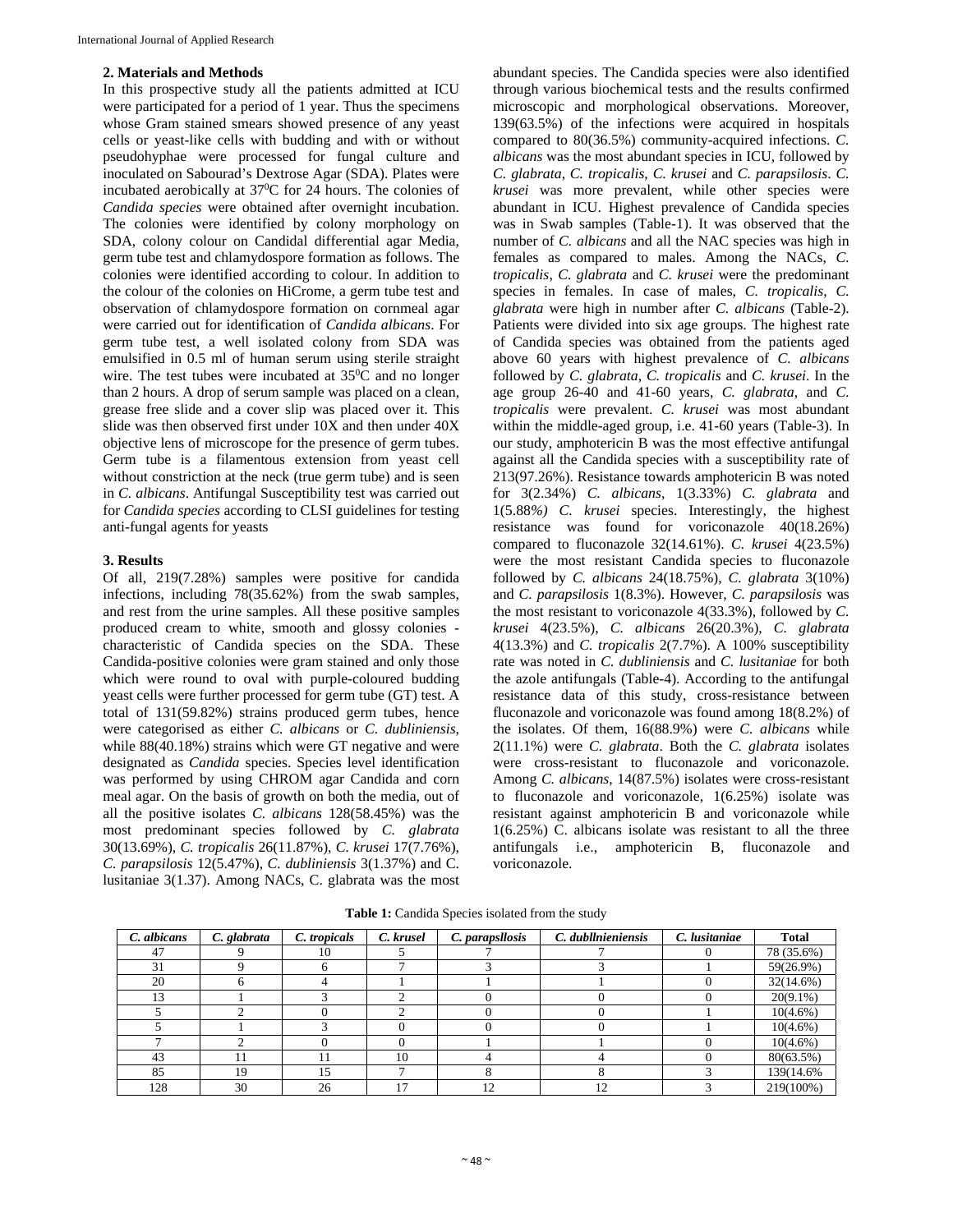| <b>Table 2:</b> Gender wise distribution of Candida albicans and Non albicans (Nacs) species |
|----------------------------------------------------------------------------------------------|
|----------------------------------------------------------------------------------------------|

| <b>Gender</b> | C.Albicans<br>(128) | 30 <sub>1</sub> | 126 |   | C.Glabrata   C.tropicals   C.krusel   C.parapsllosis | C.dubllnieniensis | $\text{C.}$ lusitaniae $\vert$ <sub>m</sub><br>ື |              | <b>Total Total Nacs</b> | <b>Total</b><br>isolates |
|---------------|---------------------|-----------------|-----|---|------------------------------------------------------|-------------------|--------------------------------------------------|--------------|-------------------------|--------------------------|
| Female        |                     | .               |     | ∸ |                                                      |                   |                                                  | 63           |                         | 144(65)%                 |
| Male          |                     |                 |     |   |                                                      |                   |                                                  | $\cap$<br>∠o | nε                      | 75(34.2%)                |

| Gender | Children<br>$(0-1)$ | <b>l'eenagers</b><br>$(12-18)$ | Young adults<br>$(19-25)$ | Age group Adults<br>$(26-40)$ | Middle aged $(41-60)$ | <b>Senior citizen</b><br>(>60) | <b>Total</b> |
|--------|---------------------|--------------------------------|---------------------------|-------------------------------|-----------------------|--------------------------------|--------------|
| Female |                     |                                |                           | -42                           |                       | 48                             | 144(65.8%)   |
| Male   |                     |                                |                           |                               | 20                    | 38                             | 75(34.2%)    |
| Total  |                     |                                |                           | ັ                             | ັ                     | 86                             | 219(100%)    |

**Table 3:** Age wise Candida species distribution.



**Fig 1:** Colony of Candida Species on SDA



**Fig 2** Antifungal susceptible of Candida species

#### **4. Discussion**

The virulence factors and antifungal susceptibility profile of *C. albicans* and NACs vary which has necessitated correct and rapid species identification as this has a direct impact on the choice of treatment. [7] In our study, *C. albicans* (58.4%) was the leading pathogen as compared to NACs similar to earlier reports.<sup>8-11</sup> Nucci *et al.* <sup>[12]</sup> also reported *C. albicans* (37.6%) as major contributor of Candida infection followed by *C. parapsilosis* and *C. tropicalis*. The order of prevalence of NACs in our study was *C. glabrata* (13.7%), *C. tropicalis* (11.9%), *C. krusei* (7.8%), *C. parapsilosis* (5.5%), *C. dubliniensis* (1.4%) and *C. usitaniae* (1.4%). A significant finding of our study is *C. glabrata* among NACs being the most common species in clinical samples. This could be a perturbing threat due to high incidence of increased resistance of this species to the routinely used antifungal agents. Patel *et al.* [10] isolated highest number of Candida isolates from urine and sputum, which is similar to our work where urine  $78(35.6\%)$ , vagina  $59(26.9\%)$  and sputum 32(14.6%) had predominant Candida species. Farooqi *et al*. [13] reported a different epidemiological trend where C. tropicalis was the most common organism followed by *C. parapsilosis* and *C. glabrata*. Candida infection was higher in females 144(65.8%) as compared to males (30.9%) in our study, which is in accordance with findings of Nardin *et al*. [14] The reason of high distribution and virulence of Candida species in females is that it has a receptor for female reproductive hormones. Rashwas *et al*. [15] observed candiduria in 34.4% females and 14.9% in males. Aslam *et al*. [16] also reported nosocomial candidiasis more frequent in female patients (56%) as compared to male patients (44%). In our results, high percentage of female patients visiting the QIH may be due to problem in personal hygienic conditions. In this study, Candida infection was most prevalent within the age group of >60 years and middle aged-group, which is in accordance with studies of Furnaleto et al. [17] and Al-Hussaini *et al*. [18]

In the present study, Candida infection rate was high in swab samples of ICU admitted patients. However, other studies reported that Candida infection was more common in ICU and surgical ward. [19] Amphotericin B was found to be highly effective against all tested species except for *C. albicans*, *C. glabrata* and *C. krusei*, which is similar to report of De Almeida et al. <sup>[20]</sup> Antifungal susceptibility data of this study also observed marked rise in azole resistance in NACs as compared to *C. albicans*. *C. krusei* was the most resistant species among all the isolates followed by *C. albicans*, *C. glabrata* and *C. parapsilosis*. Oberoi *et al*. [21] reported high fluconazole sensitivity in *C. tropicalis*, high resistance in *C. glabrata* and less resistance in *C. parapsilosis*. All tested *C. tropicalis* local isolates were fluconazole sensitivity in contrast to *C. parapsilosis* and *C. glabrata*. Badiee and Alborzi [22] report 89.5% susceptibility of *C. albicans* to fluconazole; which is quite similar to our results. Fluconazole resistance was 18.8% similar to the Sojakova et al. <sup>[23]</sup> which reported 13% fluconazole resistance in 227 Candida isolates. Kaya *et al*. reported an alarming increased fluconazole resistance in *C. albicans* (68.7%) and NACs (63.2%). [24]

#### **5. References**

1. Angus DC, Linde-Zwirble WT, Lidicker J, Clermont G, Carcillo J, Pinsky MR. Epidemiology of severe sepsis in the United States: analysis of incidence, outcome, and associated costs of care. Critical care medicine. 2001; 29(7):1303-10.